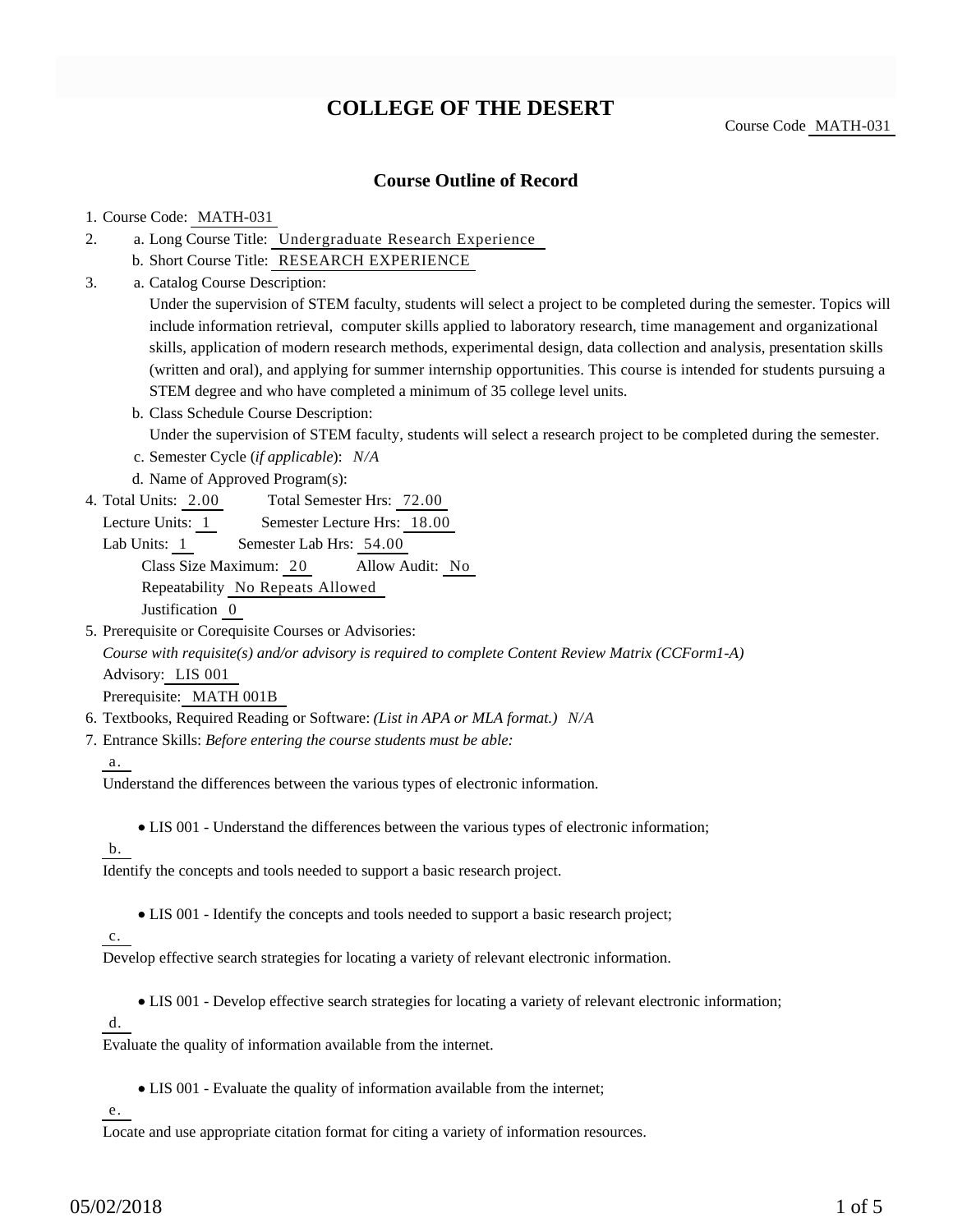## MATH 031-Undergraduate Research Experience

LIS 001 - Locate and use appropriate citation format for citing to a variety of information resources.

```
f.
```
Apply integrals to solve problems in science as they apply to everyday life.

MATH 001B - Apply definite integrals to solve problems in geometry, science, probability, and social science.

g.

Apply exponential growth and decay models with real world applications.

• MATH 001B - Model exponential growth and decay with appropriate differential equations.

h.

Solve first-order differential equations.

MATH 001B - Solve first order separable differential equations.

i.

Approximate integrals through the use of numerical methods.

MATH 001B - Approximate the definite integral numerically using midpoint, trapezoid and Simpson's rule and perform error analysis of these approximations.

#### 8. Course Content and Scope:

Lecture:

The scientific method. The research process. Types of Library-specific databases. Online literature searches. Evaluation of online articles. Proper citation of information both written and online. Experimental design. Preparation of written, oral, and poster presentation using appropriate software. Time management skills and balancing coursework with research. Summer Research Internships, what are they, where are they found, and how to apply.

Lab: *(if the "Lab Hours" is greater than zero this is required)*

Laboratory safety with specific reference to working in a research lab. Introduction to Laboratory software, e.g. LabView and MatLab. Creating a laboratory notebook. Conduct research project. Summary and analysis of project results. Preparation of written, oral and poster presentations using appropriate software.

9. Course Student Learning Outcomes:

1.

Demonstrate the use of modern research methods and the scientific method by applying the basics of experimental design, data collection, data analysis, hypothesis testing, and time management and study skills to successfully complete a research project during the semester.

2.

Analyze current research published in scientific literature and summarize ideas, scientific knowledge and experimental outcomes through written and oral communication.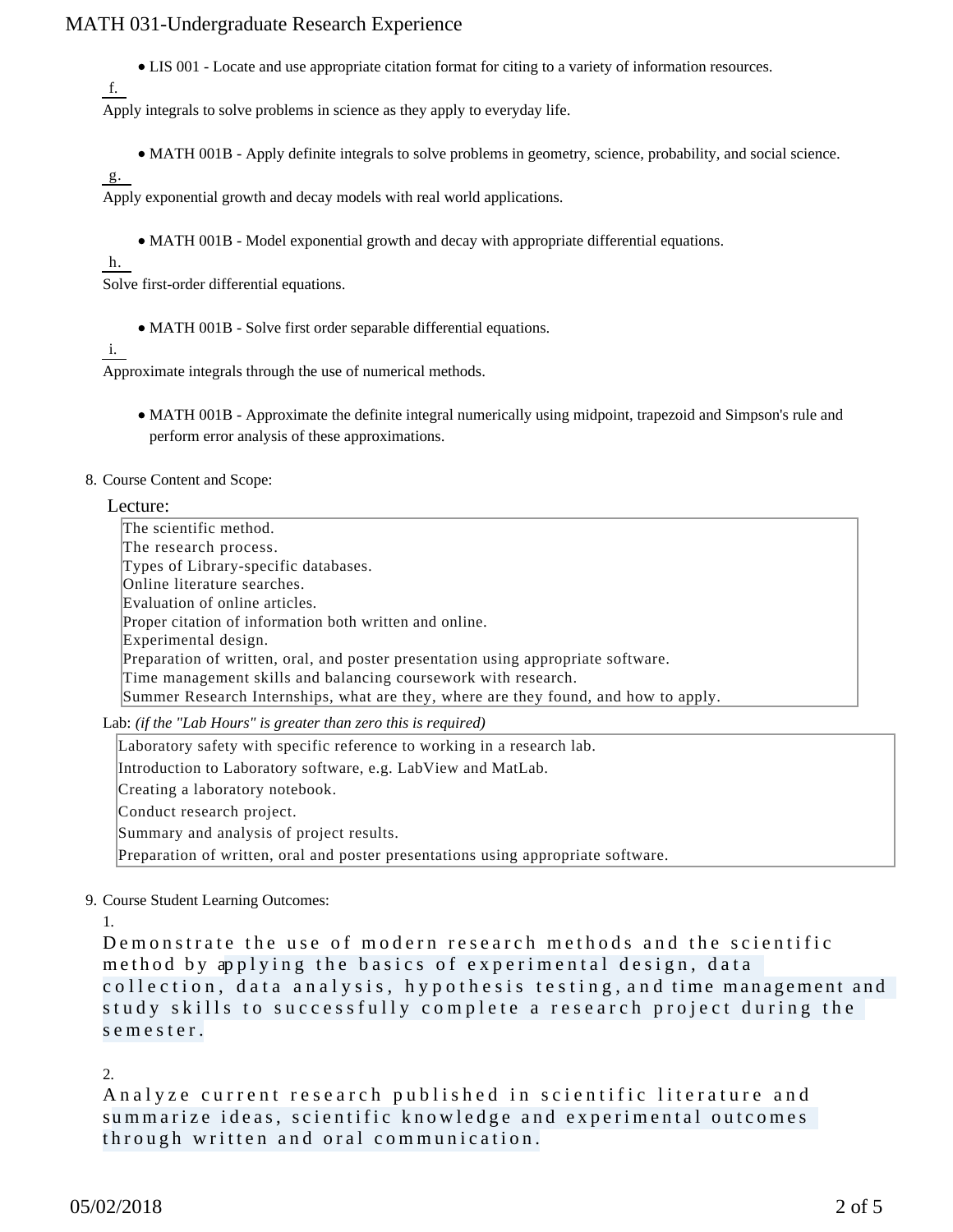- 10. Course Objectives: Upon completion of this course, students will be able to:
	- a. Demonstrate literature searches to assess previous work by others.
	- b. Create proper citations for referencing the work of others.
	- c. Demonstrate the skills necessary to collect and analyze data, and present results.
	- d. Apply multiple software programs in a research environment.
	- e. Develop a schedule that makes it possible to complete research projects and coursework.
	- f. Propose a research project and present the proposal to others.
	- g. Evaluate proposed work by others for goals, objectives, activities and feasibility.
	- h. Write a paper describing research and results with proper formatting and literature citations.
	- i. Prepare a poster for presentation that describes a research project.
	- j. Present completed research project to a group utilizing PowerPoint or similar software.
	- k. Locate and apply for summer research internship opportunities at national laboratories and universities.
- 11. Methods of Instruction: *(Integration: Elements should validate parallel course outline elements)* 
	- a. Collaborative/Team
	- b. Experiential
	- c. Journal
	- d. Laboratory
	- e. Lecture
	- f. Supplemental/External Activity
- 12. Assignments: (List samples of specific activities/assignments students are expected to complete both in and outside of class.) In Class Hours: 72.00

Outside Class Hours: 36.00

|                             | a. In-class Assignments                             |  |  |
|-----------------------------|-----------------------------------------------------|--|--|
|                             | Notetaking                                          |  |  |
|                             | Participation in discussion                         |  |  |
|                             | Presentation of project proposal                    |  |  |
|                             | Critique proposals of other students                |  |  |
|                             | Conduct project                                     |  |  |
|                             | Presentation of completed project (Oral and Poster) |  |  |
| b. Out-of-class Assignments |                                                     |  |  |
|                             | I itaratura saarch                                  |  |  |

Literature search Project design Complete project analysis and summarize results Prepare written document

13. Methods of Evaluating Student Progress: The student will demonstrate proficiency by:

- Portfolios
- Term or research papers
- Laboratory projects
- Presentations/student demonstration observations
- Group activity participation/observation
- Organizational/timelines assessment
- 14. Methods of Evaluating: Additional Assessment Information:
- 15. Need/Purpose/Rationale -- All courses must meet one or more CCC missions.

PO-GE C1-Natural Sciences

Explain concepts and theories related to physical, chemical, and biological natural phenomena.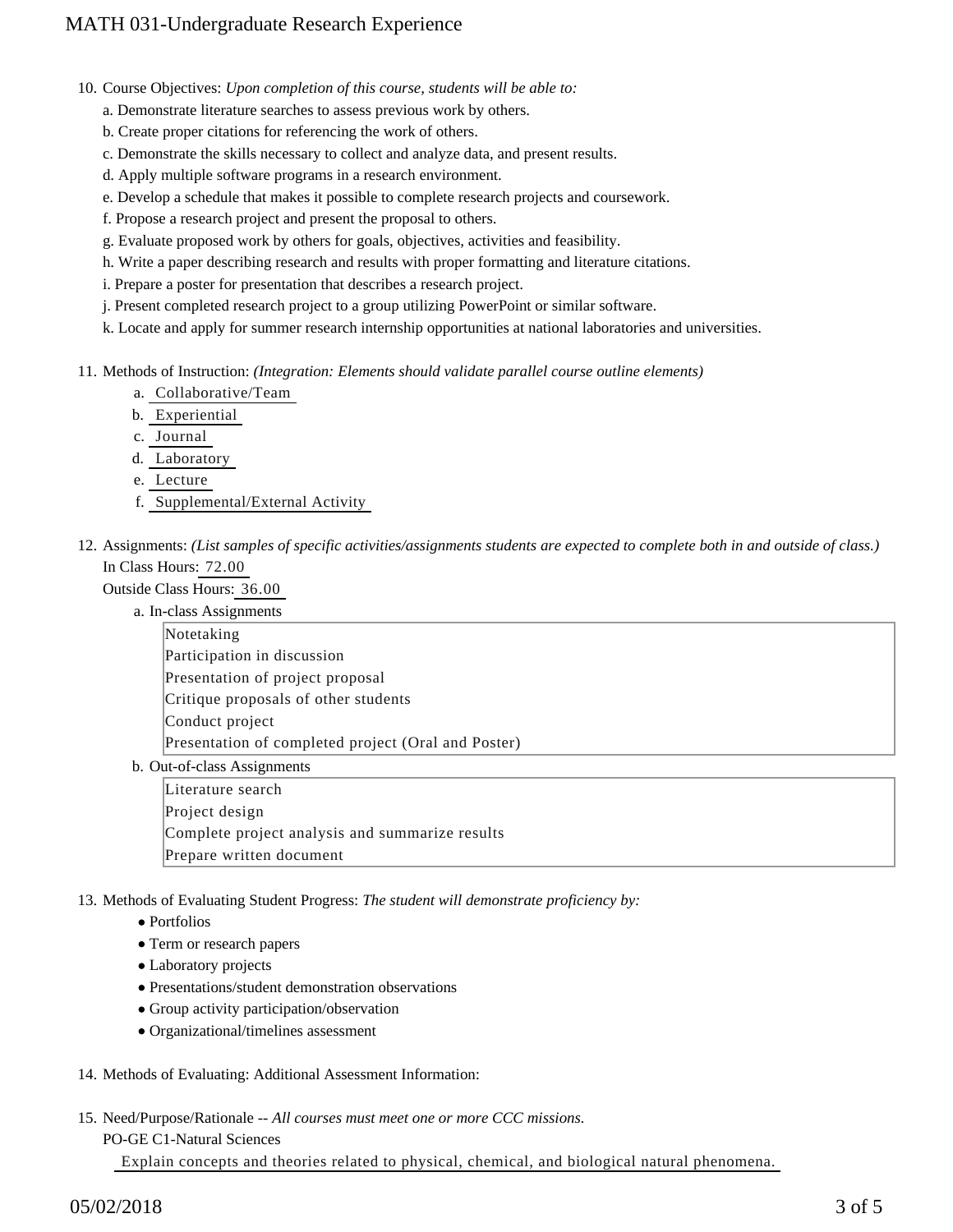## MATH 031-Undergraduate Research Experience

Apply the scientific process and its use and limitations in the solution of problems.

Draw a connection between natural sciences and their own lives.

Make critical judgments about the validity of scientific evidence and the applicability of scientific theories.

Demonstrate knowledge of the use of technology in scientific investigation and human endeavors, and the

advantages and disadvantage of that technology.

 Use college-level mathematical concepts and methods to understand, analyze, and explain issues in quantitative terms.

PO-BS Critical Thinking

Assess relevant information and come to thought-out conclusions and solutions.

Communicate meaningfully with others.

IO - Scientific Inquiry

Identify components of the scientific method.

 Collect and analyze data. Skills of data collection include an understanding of the notion of hypothesis testing and specific methods of inquiry such as experimentation and systematic observation.

 Predict outcomes utilizing scientific inquiry: using evidence and assertions determine which conclusions logically follow from a body of quantitative and qualitative data.

Analyze quantitative and qualitative information to make decisions, judgments, and pose questions.

Recognize the utility of the scientific method and its application to real life situations and natural phenomena.

16. Comparable Transfer Course

| <b>University</b><br><b>System</b> | <b>Campus</b>                                | <b>Course</b><br><b>Number</b> | <b>Course Title</b>        | Catalog<br>Year |
|------------------------------------|----------------------------------------------|--------------------------------|----------------------------|-----------------|
| UC                                 | <b>UC</b> Riverside                          | Phy 097                        | Lower Division<br>Research | 2015            |
| <b>CSU</b>                         | California Polytechnic University,<br>Pomona | Phy 441                        | Internship in Physics      | 2015            |
| <b>CSU</b>                         | San Diego State University                   | Phy 296                        | <b>Experimental Topics</b> | 2015            |

17. Special Materials and/or Equipment Required of Students:

All equipment, materials, and supplies will be provided to the students.

18. Materials Fees: none Required Material?

| <b>Cost I</b> |
|---------------|
|               |

Per Unit **Total Cost** 

19. Provide Reasons for the Substantial Modifications or New Course:

SLO update

- a. Cross-Listed Course *(Enter Course Code)*: *N/A* b. Replacement Course *(Enter original Course Code)*: *N/A* 20.
- 21. Grading Method *(choose one)*: Letter Grade Only

## 22. MIS Course Data Elements

- a. Course Control Number [CB00]: CCC000570134
- b. T.O.P. Code [CB03]: 170100.00 Mathematics, General
- c. Credit Status [CB04]: D Credit Degree Applicable
- d. Course Transfer Status [CB05]: A = Transfer to UC, CSU
- e. Basic Skills Status [CB08]: 2N = Not basic skills course
- f. Vocational Status [CB09]: Not Occupational
- g. Course Classification [CB11]: Y Credit Course